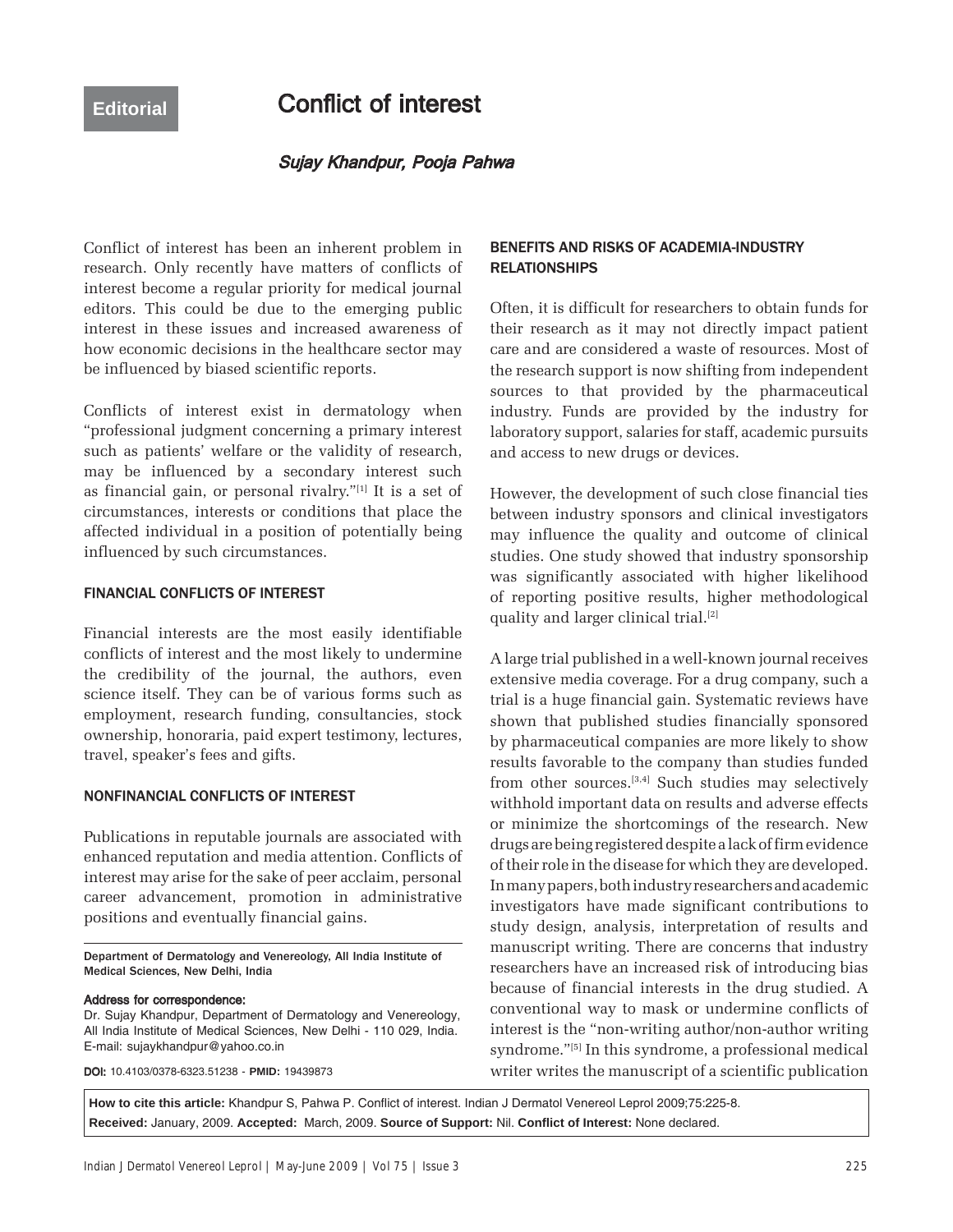based on material provided by the company but does not appear as a named author. The non-writing author, who is usually a well-known expert in that field, is offered authorship of the manuscript to lend scientific credibility to the work.[6]

These industries have also developed financial connections with the physicians in the form of gift giving, consultancy arrangements, support of continuing medical education (CME) and guidelines development. This creates conflicts of interest that may bias the clinician away from patients and toward the interests of industry.[7] This is the cause of concern as such arrangements have the potential to produce biased information on guidelines, review articles and influence the prescribing habits of physicians that would result in inappropriate prescribing practices and increase the cost of care. Wazana's systematic review shows evidence that even trivial conflicts, such as receiving gifts, affect prescribing behavior.[8]

The pharmaceutical industry spends a large amount of money on advertising, most of which is directed at doctors through medical representatives, journal advertisements and industry-paid speakers. Companies recruit speakers to promote their products through educational conferences and may involve them in clinical research projects centered on a specific therapy. Such arrangements are marketing mechanisms designed to promote the latest and most expensive product. Physicians may be shareholders in the pharmaceutical industry and some may own healthcare services such as medical laboratory services. In such cases, sometimes treatment is not based on clinical indication but with the aim of increasing the health center's income. In physicianowned practices, it may be difficult to avoid overtreatment of patients.[9] Physicians may also have the urge to reciprocate for the incentives they receive from the pharmaceutical industry. This may involve overprescription, prescription of costly medicines in order to gain more profit and performance of procedures on patients that do not significantly alter the disease or contribute to treatment. These practices increase the cost of care.[10]

### EFFECT OF DECLARED CONFLICTS OF INTEREST ON READERS

The readers of the journal should be aware that conflict of interest may involve the authors, institution, industry, reviewers and editorial board including the editor. A randomized controlled trial was conducted by a leading medical journal that involved sending a manuscript to a random sample of journal readers and asking them to rate the study in terms of interest, importance, relevance, validity and believability. [11] Readers to whom the conflicts of interest were declared thought that the study was significantly less interesting, important, relevant, valid, and believable than readers in the non-declared group. The declaration of financial conflict of interest can have a significant effect on readers' perceptions of the scientific credibility of published research.

## AVOIDANCE AND DISCLOSURE POLICY

The most ethical approach in clinical medicine is to avoid conflicts of interest, but as this is difficult, disclosure has been promoted as a remedy.<sup>[12]</sup> Patients should be informed of circumstances creating conflicts of interest for clinicians. During lecture presentation, the presenter must disclose to the audience any significant conflicts of interests including financial or any other relationships with manufacturers of commercial products (including drugs, equipment, etc.) or services discussed in their presentations. The disclosure is not to prevent a speaker with a significant relationship with the product from speaking about the product, but rather to provide information to the audience to make their own judgments. It is entirely up to the audience to decide whether the speaker's interests and relationships have influenced the presentation. If there are no interests to declare, then a "nothing to disclose" declaration should be made.

## DECLARATION OF CONFLICTS OF INTEREST FOR ECLARATION OF CONFLICTS OF INTEREST FOR **PUBLICATIONS**

The Committee on Publication Ethics (COPE) guidelines state that such interests, where relevant, must be declared to editors by researchers, authors and reviewers.[13]

The International Committee of Medical Journal Editors  $[ICIME]^{[14]}$  have stated that conflicts, or their absence, should be stated in writing by all authors at the time of submission of the article. Sources of full or partial funding or other support for the research must be declared. This should be highlighted under a separate heading, or under Acknowledgement. Authors should acknowledge individuals who provide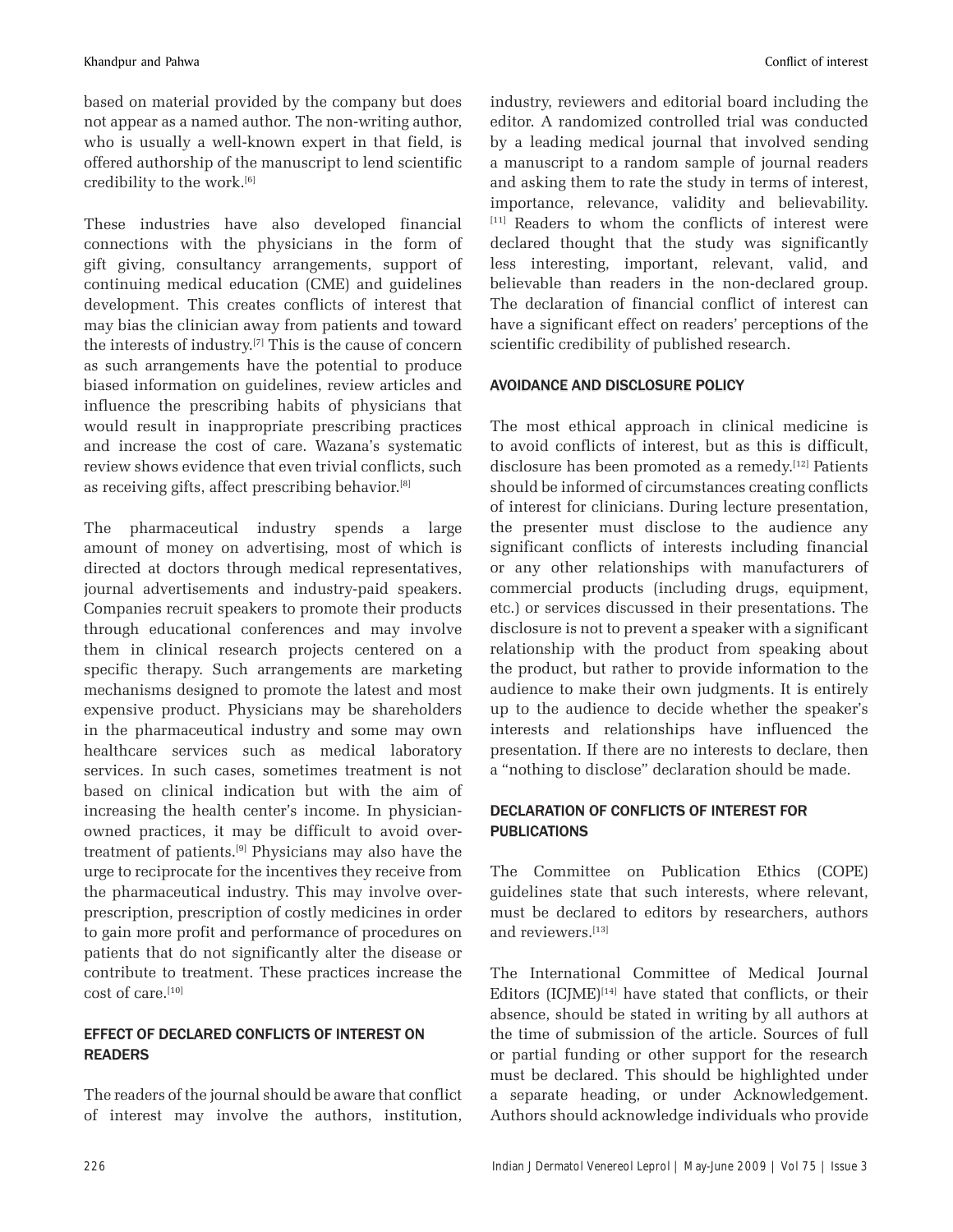writing or other assistance and disclose the funding source for this assistance. Investigators must disclose potential conflicts to study participants and should state in the manuscript whether they have done so. Data selection for manuscript preparation may be prone to bias, especially when the results do not meet expectations.

Scientific publications reporting the results of clinical trials of drugs or medical equipment may result in judgment bias. This requires strict guidelines on the design of the study, how to document the results and how to disclose any spurious impact of conflicts of interest in the authors' interpretation of the results. More subtle conflicts, such as a tendency of many investigators to report positive instead of negative findings, is more difficult for journals to control, and must rely on the author's scientific integrity and ongoing ethical discussion at various academic research institutions.

Researchers should not enter into agreements with sponsors who interfere with their access to data but should have faith in their ability to analyze them independently, and to prepare and publish manuscripts. Authors should describe the role of the study sponsor, if any, in study design; collection, analysis, and interpretation of data; writing the report; and the decision to submit the report for publication.

Editors should avoid selecting reviewers with potential conflicts of interest such as those working in the same department or institution as any of the authors. Reviewers should disclose to editors any conflicts of interest that could bias their opinions of the manuscript. Reviewers must not use knowledge of the work, before its publication, to further their own interests. Editors who make final decisions about manuscripts should have no personal, professional or financial involvement in any of the issues they might judge.

The presence of a potential conflict of interest does not imply that the research is of lower quality but should be declared as they are a set of conditions that are known to affect human behavior.<sup>[8,15-16]</sup> The readers should be given an opportunity to make their own judgments on the relevance of such a potential conflict of interest. If revealed later, it would make a reasonable reader feel misled or deceived.

Conflicts of interest statement includes questions regarding equipment, materials or medications loaned or given for the study, sources of funds to support the research, provision with honoraria, payment or other compensation for work, receipt of stock options, stock ownership, financial support for travel or lectures to present the information covered in the study, financial relationships with any entity, which would closely compete with the medications, materials or instruments covered by the study, patent applications in conjunction with the instruments, medications or materials used in the study, and whether any part of the submission was written by someone other than the named authors (ghost writing).

### STEPS TO BE TAKEN TO REDUCE THE IMPACT OF CONFLICTS OF INTEREST<sup>[6,17-20]</sup>

Clear and consistent dermatology journal and conference policies should be developed for dealing with and declaring conflicts of interest.

Various steps that can be taken by the academic community are as listed below:

- Registration of all clinical trials and protocol submission declaring the primary outcome measure and analysis plan before publication, with a commitment to publish study results.
- Better reporting of clinical trials within journals to ensure that all essential trial data, such as how randomization or blinding was done, how many patients were enrolled in the study and how many were analyzed, are included so that readers can quickly assess the validity of that published study.
- Setting up an independent data monitoring board for multicentre studies.
- Definition of authorship based on actual contribution to study design, reporting and manuscript writing,
- Full disclosure and discussion of conflicts of interest (financial and academic) for authors and reviewers.
- Creation of international guidelines for systematic evaluation on how study results are reported in manuscripts to help reviewers.
- Systematic reviews, such as those produced by the Cochrane Collaboration, that attempt to produce unbiased summaries of trial evidence.
- Elimination or modification of common practices related to small gifts, sponsored dinners,